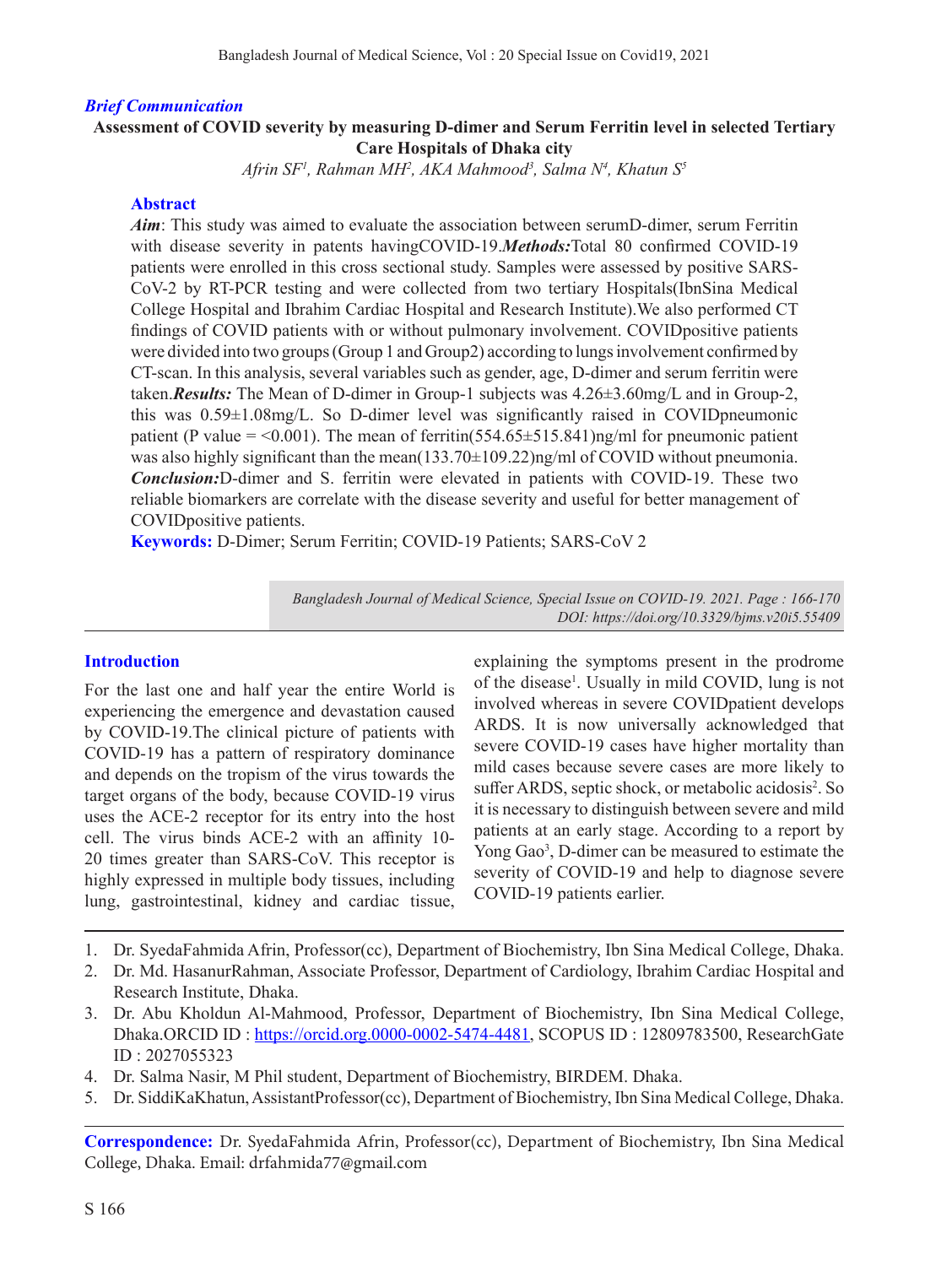D-dimer is a byproduct of fibrin degradation. It is widely recognized as a biomarker for thromboembolism and as a prognostic marker for critical patients. COVID-19 being a procoagulant state thus D-dimer has been studied as a biomarker for predicting disease severity. The test shows the presence of clots in the body when COVID becomes serious. Lots of clots in the bodyare formed, especiallyin the lung, because of which the lungs cannot breathe. The blood flow is hampered due to clotting. So, the body tries to break down these clots. D-dimer is detectable for up to eight hours after formation until the time the kidney clears it out. A higher level of D-dimer in the body showed that there is a lot of clot presence in the body which can be a dangerous sign when affected with COVID. So we use D-Dimer to assess for severity of COVID disease and if the patient is going to need oxygen in the future, because the higher their D-dimer, higher is the number of clots in the lungs and the higher the chances that they will need oxygen<sup>4</sup>.

Serum Ferritin is also an important biomarker to assess the severity of COVID patient. The massive release of pro-infammatory mediators and the aberrant activation of the immune and coagulation systems, resembles the so-called cytokine release syndrome, a group of conditions sharing the same pathogenic mechanism, although with a different aetiology<sup>5</sup>. This cytokine storm accounts for the two main causes of mortality in COVID-19, ARDS and secondary haemophagocyticlymphohistiocytosis, the latter occurring in a small subset of patients<sup>5</sup>. Furthermore, since increased levels of ferritin along with a cytokine storm have been described in patients with severe COVID-19, it has been speculated that COVID-19 may be included in the spectrum of the hyperferritinemic syndromes<sup>6</sup>.

## **Materials and Methods**

This cross sectional study started in May 2020 and continued until December 2020. Within this period samples were assessed by positive SARS-CoV-2 by real-time reverse transcription polymerase chain reaction (RT-PCR) assay and were collected from two tertiary Hospitals(IbnSina Medical College Hospital andIbrahim Cardiac Hospital and Research Institute). All patients underwent HR-CT scan of chest.Depending on CT Scan report, the COVID-19 patients were divided into two groups regarding the presence or absence of lung involvement. Patients were divided into two groups; in Group-1, COVIDpatient with lung involvement and in

Group-2, COVID without lung involvement.In this analysis, several variables such as gender, age, D-dimer and serum ferritin were taken into account.

**Laboratory testing Determination of D- dimer and ferritin**: Both of D-dimer and ferritin level estimation were carried by ADVIA Centaur XPT/ VITROS Eci. Reference range areless than 0.5 mg/L for D-dimer and 22 -322ng/ml for ferritin.

**Exclusion criteria:** D-dimer has low specificity as there are many other conditions with ongoing activation of the hemostatic system in which D-dimer can be elevated such pregnancy, inflammation, malignancy, trauma, liver disease (decreased clearance), heart disease, sepsis or as a result of hemodialysis, CPR or recent surgery, so patient with these conditions were excluded from this study.

**Statistical Analysis:** Data were analyzed using SPSS statistical software, version 22.0 (SPSS). All continuous data are presented as means and standard deviations, while categorical data are presented as numbers and percentages. Their difference was compared by independent student's t-test. A chi-square test was used to compare categorical variables. The relationship among biomarkers was assessed using Pearson correlation coefficient test and Multiple Logistic Regression test. Statistical tests were considered significant at the level of  $\leq 5\%$ and considered as test of significant when  $p \le 0.05$ .

**Ethical consideration**: Prior to commencement of the study, this research was approved by the InstitutionalEthical ReviewBoard(IERB) of Ibnsina Medical College and Ibrahim Cardiac Hospital and Research Institute.Strict confidentiality was maintained regarding the information of the patients during and after the study.

**Result:** The study population included 40 COVID-19 patients with lung involvement and 40 COVID-19 patients without lung involvement. The mean age of group-1 and group-2 were  $63.10\pm11.45$  years and 53.78±14.15 years respectively. 60% patients were male and 40% were female. In Group-1, 75% male and 25% female and in Group-2, 55% male and 45% female was affected.Table-1

Our results showed that majority of male persons were affected by corona virus.The resultwasshowed the comparison of D-dimer levels between people with lung involvement and people without lung involvement. In Table II showed thatin Group-1, the Meanof D-dimer was 4.26±3.60mg/L and in In Figure-1, was showeda positive correlation between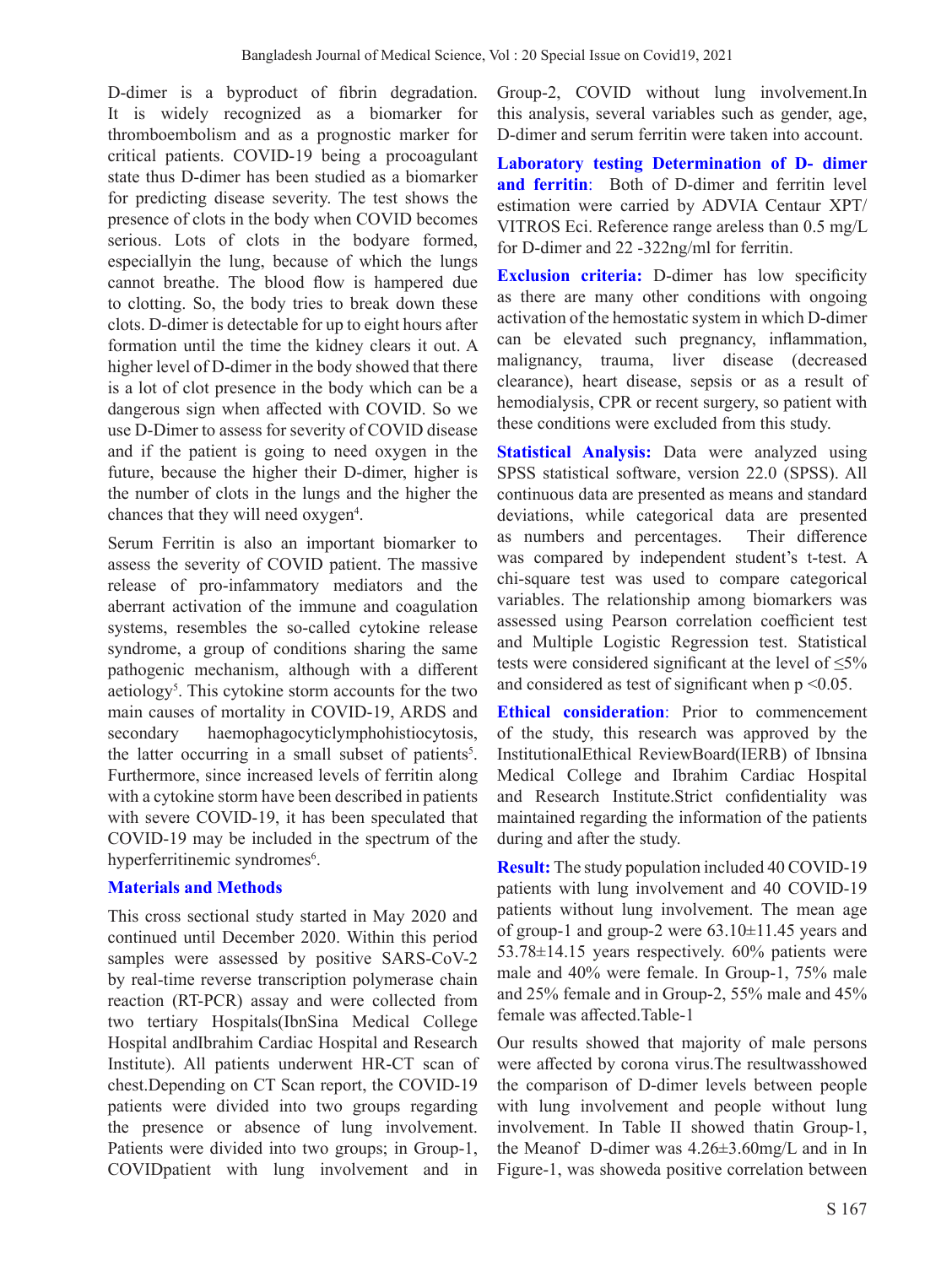## **Table I: Comparison of Age and Gender between two Groups**

| <b>Variables</b>         | Group: 1<br><b>Covid with Lung</b><br>involvement | Group:2<br><b>Covid without Lung</b><br>involvement |  |
|--------------------------|---------------------------------------------------|-----------------------------------------------------|--|
| Age<br>(in Years)        | $63.10 \pm 11.45$                                 | $53.78 \pm 14.15$                                   |  |
| Male<br>Gender<br>Female | 30(75%)<br>10(25%)                                | 18(45%)<br>22(55%)                                  |  |

Statistical analysis was done by independent sample t-test and Frequency distribution. Results are expressed as (mean±SD) and number (n) and percentage (%).

Our results showed that majority of male persons were affected by corona virus.The resultwasshowed the comparison of D-dimer levels between people with lung involvement and people without lung involvement. In Table II showed thatin Group-1, the Meanof D-dimer was 4.26±3.60mg/L and in Group-2, this was 0.59±1.08mg/L. So D-dimer level was significantly raised in COVID pneumonic patient (P value  $=$  <0.001).

## **Table II: Comparison of D- dimer with both groups**

| Group: 1<br>Covid<br>with Lung<br><b>Variables</b><br>involvement<br>Mean $\pm SD$ |                 | Group: 2<br>Covid<br>without Lung<br>involvement<br>Mean $\pm SD$ | P-value          |
|------------------------------------------------------------------------------------|-----------------|-------------------------------------------------------------------|------------------|
| D-dimer<br>mg/L                                                                    | $4.26 \pm 3.60$ | $.59 \pm 1.08$                                                    | $\leq 0.001$ *** |

Statistical analysis was done by independent sample t-test

.Results are expressed as (mean±SD),

 \*\*\**p*<0.001, \*\**p<*0.01, \**p*<0.05 was taken as the level of significance.

According to table III,the mean of S. Ferritin (554.65±515.841)ng/ml for pneumonic patient was highly significant than the mean(133.70±109.22)ng/ml of COVID without pneumonia.

**Table III: Comparison of S. Feritin with both groups**

| <b>Variables</b>           | Group: 1<br><b>Covid with Lung</b><br>involvement<br>Mean $\pm SD$ | Group: 2<br>Covid<br>without Lung<br>involvement<br>Mean $\pm SD$ | P-value         |
|----------------------------|--------------------------------------------------------------------|-------------------------------------------------------------------|-----------------|
| <b>S. Feritin</b><br>Ng/ml | 554.65±515.841                                                     | 133.70±109.22                                                     | $\leq 0.001***$ |

Statistical analysis was done by independent sample t-test .Results are expressed as (mean±SD),

\*\*\**p*<0.001, \*\**p<*0.01, \**p*<0.05 was taken as the level

of significance.

Table IV showed significant positive association of COVID with lung involvement with D-dimer (<0.001) and S.Feritin (<0.05).So D-dimer and S.Feritin can be said independently associated with COVID with lung involvement.

# **Table: IV Association of COVID with lung involvement with different variables**

| Variables         | <b>B</b> eta | p-value    | 95.0% Confidence<br>Interval |
|-------------------|--------------|------------|------------------------------|
| D-dimer $(mg/L)$  | 1.172        | $0.000***$ | (1.774, 5.875)               |
| S.Feritin (ng/ml) | .006         | $0.017*$   | (1.001, 1.010)               |

Analysis was done by multiple logistic regression.

Beta for standardized regression coefficient \*=significant, \*p<0.05, \*\*p<0.01, \*\*\*p<0.001.



S, Ferritin and D-dimer with Group-1 by using Pearson correlation coefficient.

# **Discussion**:

This study was done on Mild and severely ill patients with COVID-19 infection.Results showed a significant relation with D-dimer and S.ferritin levels with Pneumonia in COVID positive patients. D-dimer levels were significantly higher in the group with Pneumonia as compared to the group without Pneumonia.Several studies showed strong association between COVID Pneumonia and D-dimer level. We found that an elevated D-dimer was associated with an increased composite poor outcome, especially mortality and severe COVID-19. This finding supports the hypothesis that severe acute respiratory syndrome coronavirus 2 (SARS-CoV-2) infection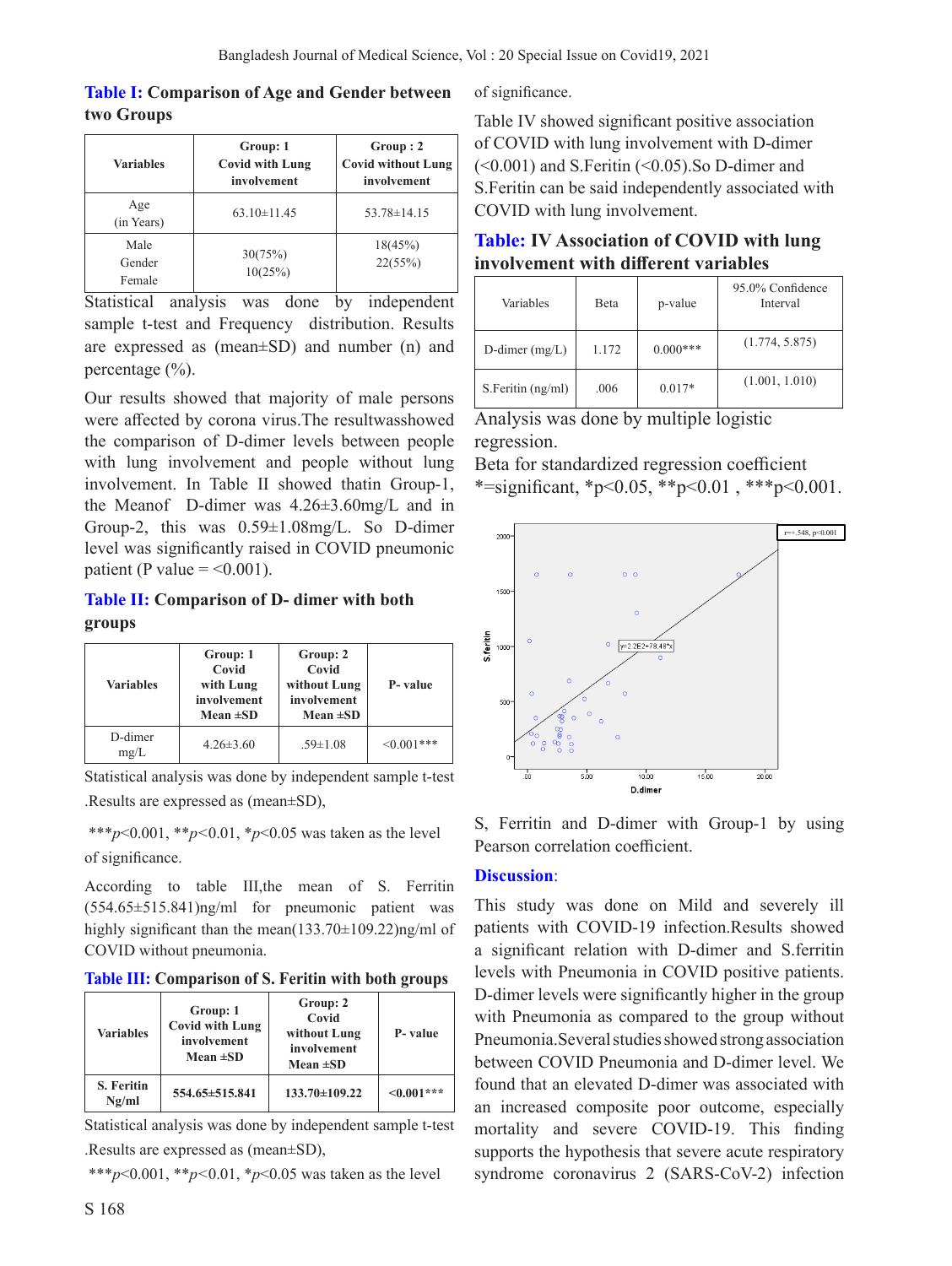could induce the dysfunction of the hemostatic system, leading to a hypercoagulable state, a condition which we commonly encounter in sepsis<sup>7,8</sup>.Recent evidence of lung pathology dissection has shown occlusion and micro-thrombosis formation in pulmonary small vessels of patients critically ill with COVID-199 . However, the etiology of elevated serum D-dimer level is multifactorial and the optimal cutoff value of elevated D-dimer in patients with COVID-19 remains to be established. It is clear that COVID-19 associated coagulopathy warrants distinct emphasis and special treatment. According to the International Society of Thrombosis and Hemostasis (ISTH) guideline, a markedly elevated serum D-dimer level (which is still poorly defined as a three- to four-fold increase) implies an increased thrombin production. Patients with COVID-19 with markedly elevated D-dimer levels may require hospitalization, despite the severity of clinical presentation<sup>10</sup>.Another study also support my research,D-dimer is a fibrin degradation product used to exclude the diagnosis of thrombosis. Increased D-dimer levels have been observed in severe Covid-19 cases accompanied by microangiopathy and a hypercoagulable state<sup>11</sup>. Thepresent study was evaluated that S. ferritin is one of important biomarker for COVIDpositive patients. It also detects severity of corona infection. Our study revealed that S. ferritin was raisedsignificantly in severe infection and several similar studies described this association. A study was involving 20 patients with Covid-19 evaluated ferritin, and reported increased serum ferritin levels in patients with severe and very severe Covid-19, with the levels being significantly higher in the very severe group<sup>12</sup>. Another study involving 69 patients with severe Covid-19 reported significantly higher ferritin levels in patients with severe disease than in those with non-severe disease<sup>13</sup>.

**Limitation:** This study has some limitations. First, for severity analysis, only 80 patients with SARS-

CoV-2 was included which were not sufficient number to elicit the research goal. This was due to detailed patient information, particularly regarding clinical outcomes, was unavailable in the hospital data set. Second, other important biomarkers were not assessed to evaluate the severity. Thirdly, previous similar type of study could affect the analysis and any possible biased results. Another limitation, this study was done in only tertiary hospital, not grass root level, so real scenario is not visualized. However, this is the first preliminary analysis investigating the relationof D-dimer and S. ferritin severity in patients with SARS-CoV-2.

**Conclusion:** Our Study revealed that D-dimer and ferritin levels are associated with severe pulmonary involvement as detected by CT scan. These two biomarkers are good indicator to assess the severity in patients with SARS-CoV-2. Abnormal level of D-dimer and S. ferritin suggest that early anticoagulant and antiviral therapy might be needed and useful for reduction of morbidity and mortality in COVID positive patients.

**Recommendations:** For better clinical services and patient care all important biomarkers should be studied in view of their prognostic value in the treatment of COVID-19 and COVID associated symptoms.

**Conflict of interest**: None declared

**Author's contribution:** 

**Data gathering and idea owner of this study:**Afrin SF, Salma N

**Study design:**Afrin SF,Rahman MH

**Data gathering and Analysis:**Afrin SF,Rahman MH, AKA Mahmood, Salma N,

**Writing and submitting manuscript:** Afrin SF, Salma N, Khatun S

**Editing and approval of final draft:** Afrin SF,Rahman MH, AKA Mahmood